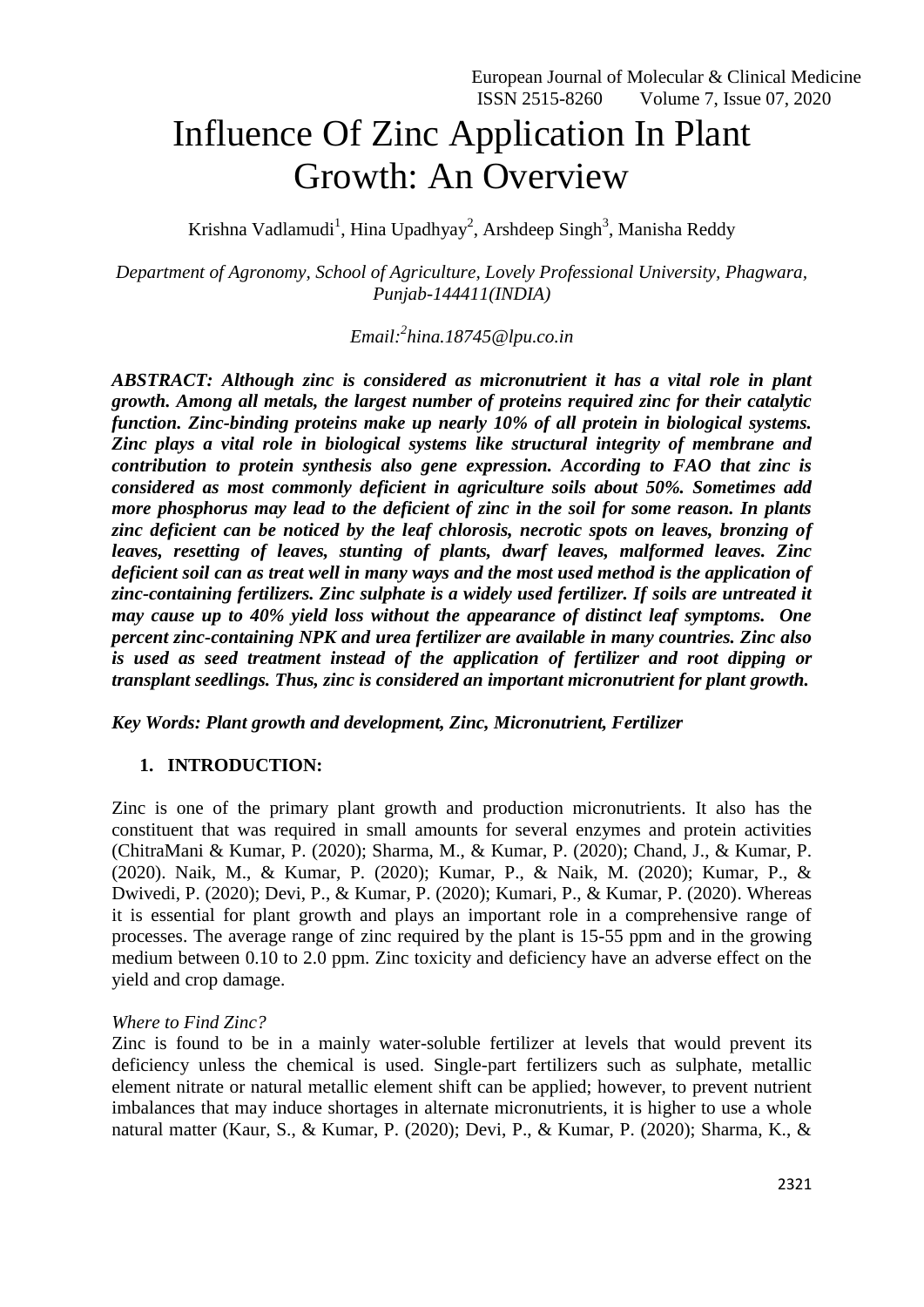Kumar, P. (2020); Kumar, S. B. P. (2020); Devi, P., & Kumar, P. (2020); Chand, J., & Kumar, P. (2020); Kumar, P. (2019); Kumar, D., Rameshwar, S. D., & Kumar, P. (2019).

## *Zinc deficiency in Indian soils*

Zn is the fourth most important yield-limiting nutrient currently present in agricultural crops in India. Zinc deficiency in Indian soils will likely rise from 49 to 63 by 2025. Because of less productivity, China is first in groundnut production followed by India, as cultivation and mineral nutrition play a vital role in groundnut productivity. As the groundnut zinc deficiency ended on the line of loss yield varying from 210 to 270 kilo ha<sup>-1</sup>. Therefore, it became more important to keep the necessary amount of zinc and agronomic particles in the groundnut for the uptake activities and convenience of metallic elements. (Arunachalam *et al.,* 2012; Dey, S. R., & Kumar, P. (2019); Kumar et al. (2019); Dey, S. R., & Kumar, P. (2019); Kumar, P., & Pathak, S. (2018); Kumar, P., & Dwivedi, P. (2018); Kumar, P., & Pathak, S. (2018); Kumar et al.,2018; Kumar, P., & Hemantaranjan, A. (2017); Dwivedi, P., & Prasann, K. (2016). Kumar, P. (2014); Kumar, P. (2013); Kumar et al. (2013); Prasann, K. (2012); Kumar et al. (2011); Kumar et al. (2014)). There are reports growing that genetic variation for Zinc response and accumulation in the kernel exists among the peanut genotypes. This indicates that the genotypes of top zinc-rich confectionary peanut are mostly used for the more breeding programs. In addition, metallic element fertilization methods viz., soil application of enriched metallic element, seed coating, and foliar application is also fitly custom-made with available sources of metallic element fertilizer to improve metal element convenience and peanut uptake under the volatile environment. This text aims to explain the zinc deficiency in the soil resulting in the key yield losses to avoid crop changes and agronomic engineering that are sustained (Alloway 2008 and Barrow NJ 1993).

## *Sources of Zinc:*

## Some of the sources of zinc are given below:

The zinc is available in various forms that can be applied to the soil. The most commonly used form for zinc deficiency soil is zinc sulphate monohydrate. As it contains Zn- 33% S-15%. They are few compounds used for the soil application that is dependent on the deficiency of zinc on the soil. They are follows zinc sulphate heptahydrate contains Zn- 21% S-15%, chelated zinc as Zn-EDTA (Zn-12%), chelated zinc as Zn-EDTA (Zn-9%), Zincated urea (Zn-2, N-43%), Zincated phosphate (Zn- 19.4, P<sub>2</sub>O<sub>5</sub>- 12.9%), Zinc oxide (Zn-60-80%), Zinc carbonate  $(ZnCO_3)$  (Zn-52-56%), Zinc chloride (ZnCl<sub>2</sub>) (Zn-48-50%)).

## *Role of Zinc and plant growth:*

Zn's activity is to help turn out pigment to the factory. Leaves discoloration if the soil is deficient in Zn and plant growth is scrubbed, deficiency disease induces a kind of leaf discoloration known as iron deficiency, allowing the tissue to appear yellow while the leaf remains inexperienced. Iron deficiency disease also affects the bottom of the leaf near the base. Iron-deficiency occurs initially on the lower leaves, and it passes up the plant bit by bit. The higher leaves are an iron deficiency in extreme situations, and then the lower leaves turn brown or purple and die. If the plants have this extreme symptom, it is best to pull them up and treat the soil before replanting.

## *Zn Uptake and translocation:*

Zinc uptake depends on the different types of plant species as mainly depends upon the concertation and composition of media Zinc can be absorbed by the plant as a bivalent particle, which indicates the linear pattern within its concentration within the soil via shoot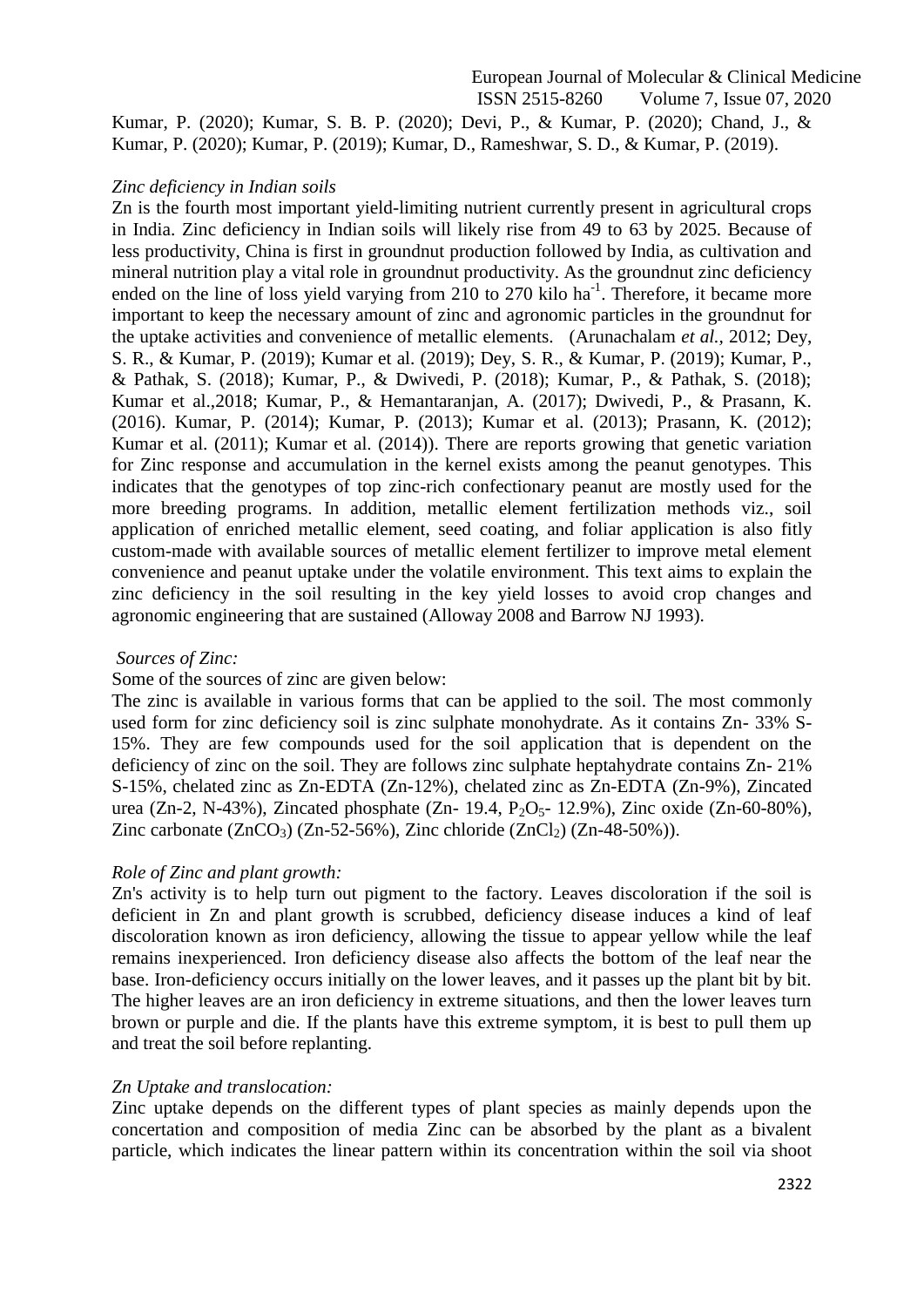tissues and roots. Zinc translocation happens through the symplast and apoplast from roots to plant tissue**,** Still increased levels of Zinc can boot and found in the blast, by mentioning this the metal is translocated through plant tissue and blast tissues Controversial reports has given statement that Zn uptake is related in taking care of active or passive technique A reduced Zn absorption is barely at the root level, under the presence of anaerobic conditions, by decreasing temperatures and metabolic activities suggest that an element uptake by the plant roots to the leaves by an active method. In sugarcane, there is a powerful depressing inhibition and the organic process, whereas indefinite as the temperature decreases gradually the Zn absorption inside the roots will be effected .furthermore, as Zn ion uptake doesn't respond to metabolic inhibitors, it's has been increased to complete this technique and it is not metabolically-dependent in several types of uptake mechanisms the above-followed uptake mechanism of Zn as a fraction of this element which happens for sure to light-weight organic compounds in plant tissue fluids, its first quality which is present inside the plants and it is recognized comparatively to the extraordinary elements like K or P and thus the immobile part Ca, Zn has average quality.

#### *Zinc Deficiency in Plants:*

By studying the plant as a result of all of them having similar symptoms it is to notify the distinction between deficiency disease and specific element or substance deficiencies. The main differentiation is that zinc deficiency starts on the lower leaves, while iron deficiency starts on the higher leaves due to a lack of carbon, Mn or atomic number 42. Thanks solely to ensuring that your fear of a deficiency disease is to have your soil checked. Your cooperative county agent will tell you how to obtain a sample of soil, and how to send it to check. While you're waiting for the soil test tests, you're going to be able to search for a quick fix. Spray the plant with the brown algae extract or a foliar micro-nutrient spray containing atomic number 30 (Zn).

Don't think about tolerating high levels of Associate in Nursing Facilities, so you're not going to see the repercussions of excessive atomic number 30 (Zn). Foliar sprays give an atomic number 30 for plants wherever it is most needed and the pace at which they recover is also very impressive. Foliar sprays fix the matter for the plant but do not correct the matter within the soil. Your soil test results will provide detailed suggestions for changing the soil that helped the atomic number 30 levels and also the soil construction. This usually involves atomic number 30 (Zn) performing chemical activity within the soil. Additionally, applying atomic number 30 (Zn) to the soil needs the application of compost or other organic contact sandy soil to help the soil handle atomic number  $30c(Zn)$  better. trim on high-phosphorus fertilizers as a result of they cut back the quantity of atomic number 30 (Zn) out there to the plants. Nonetheless, the signs of the square measure of deficiency disease feared if you notice it early the matter is straightforward to rectify. After you've changed the soil, there will be enough atomic number 30 to cultivate healthy plants for years to return.

#### *Methods of application of zinc:*

Zinc may be used as the extraction of soil from different compounds depending on the form of soil. Zinc can be used for zinc absorption as a foliar treatment by spraying on the plants. Seed treatment with Zinc powder or soaking them in zinc solutions with Zinc paste or cure pressing wounds. Dip roots of transplanted crops in zinc salt resolution or suspension and drive galvanized nails or bimetal metallic elements into tree trunks

As the Zinc is most widely used as the application of soil or foliar. The application of zinc to the soil is merely a technique for farmers to use and economically. Biweekly foliar application with  $0.5$  da  $ZnSO<sub>4</sub>$  in 250ml in 10 liters of water for best per area unit results on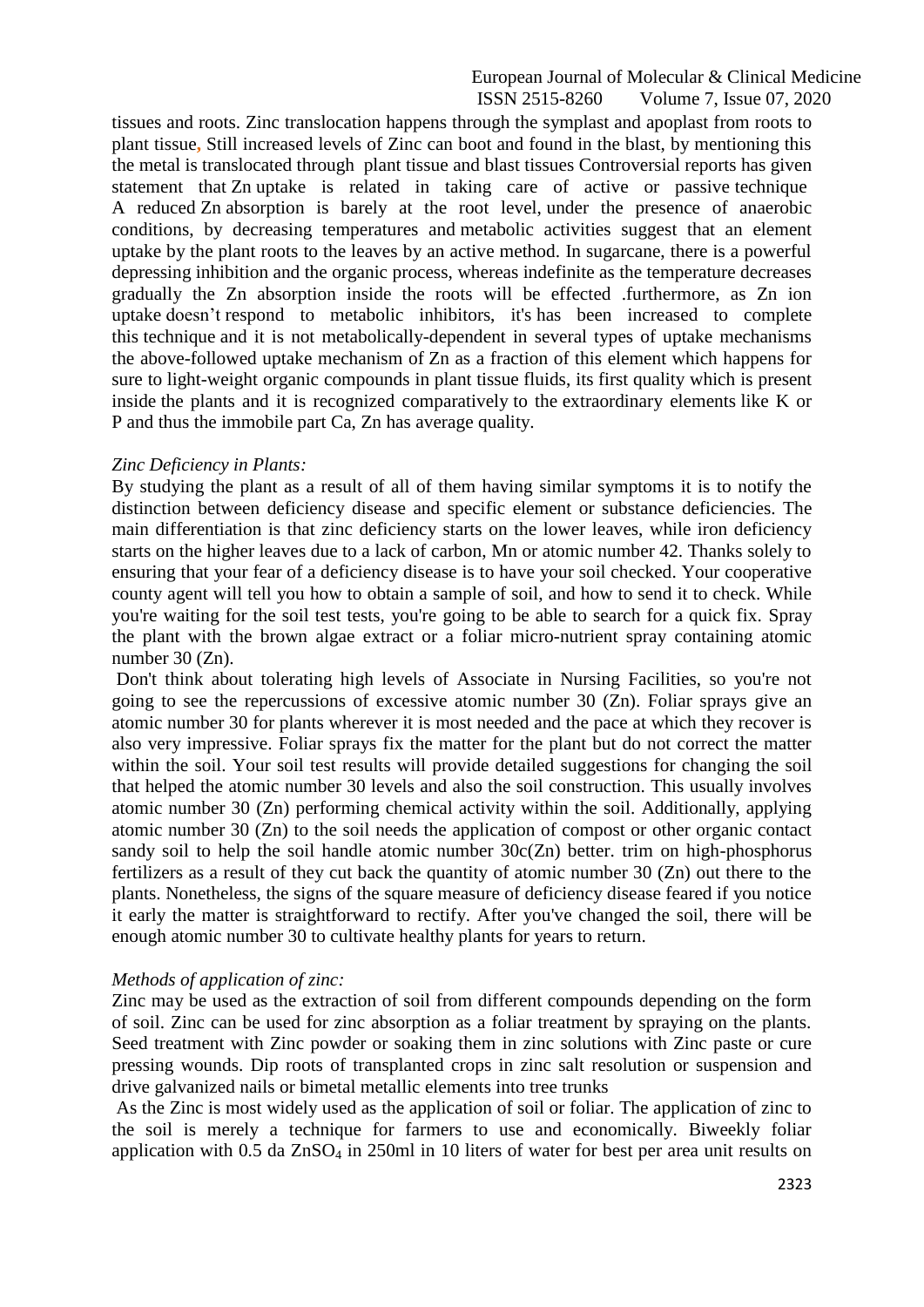crops showing symptoms of deficiency, spraying continues until symptoms of deficiency disappear. Zinc sprays square measure can virtually alone alleviate Zinc deficiency in trees and Zn-sources square measure simpler if sprays square measure created before expansion spring flush.

#### *Toxicity:*

While rare, atomic number 30 (Zn) will be so toxic when it reaches near the 200ppm mark. Symptoms are described such as the smaller size of the leaves, green sickness of the new leaves, backward growth of the whole plant, decreased root growth. Additional usually excess (Zn) will affect the uptake of P, iron, Mn will cause its plant structural deficiencies. If the pH of the growth medium is small, Zn is additionally on the market for plant uptakes; thus, (Zn) toxicity is ongoing, take a look at the pH and atomic number 30 levels at growth medium intervals. Atomic number 30 (Zn) can also be present in certain liquid sources at high levels and may be absorbed until the water is replaced with newly galvanized metal surfaces. Until checking the tissue, like the rinse, the foliage first as bound fungicides has an (Zn) as an energetic component, which adds results to the (Zn) levels throughout the tissue. As this paper says zinc is one of the most essential nutrients for plant production and growth. If there is a deficiency then the crop yield would have a major effect. The only way to get to know the soil's environment is a deficiency or not a single soil check for the zinc. There's a major part after that in physiologically varies functions. There are major increases in plant growth and production as well as yield when the deficiency soil is treated. There is no longer a zinc deficiency in the soil after overtime, as we see the whole India has zinc deficiency soil, where the farmer is not aware of it.

## **2. CONCLUSION**

As this paper says zinc is one of the most essential nutrients for plant production and growth. If there is a deficiency then the crop yield would have a major effect. The only way to get to know the soil's environment is a deficiency or not a single soil check for the zinc. There's a major part after that in physiologically varies functions. There are major increases in plant growth and production as well as yield when the deficiency soil is treated. There is no longer a zinc deficiency in the soil after overtime, as we see the whole India has zinc deficiency soil, where the farmer is not aware of it.

## **REFERENCES**

- [1] Alloway BJ (2008). Zinc in soils and crop nutrition, second edition, published by IZA and IFA Brussels, Belgium and Paris, France.
- [2] Arunachalam P, Kannan P, Balasubramaniyan P, Prabu Kumar G, Prabhakaran J (2012). The response of groundnut (Arachis hypogea L.) genotypes to biofortification through soil fertilization of micronutrients in Alfisol conditions. Annual Report of Dryland Agricultural Research Station, Chettinad, India.
- [3] Barrow NJ (1993). Mechanisms of the reaction of zinc with soil and soil components. In: Robson, A.D. (ed.) Zinc in Soils and Plants, Kluwer Academic Publishers, Dordrecht, pp. 15-32.
- [4] Bell RW, Kirk G, Placket, Loneragan JF (1990). Diagnosis of zinc Arunachalam et al. 6687deficiency in peanut (Arachis hypogaea L.) by plant analysis. Comm. Soil Sci. Plant Anal. 21:273-285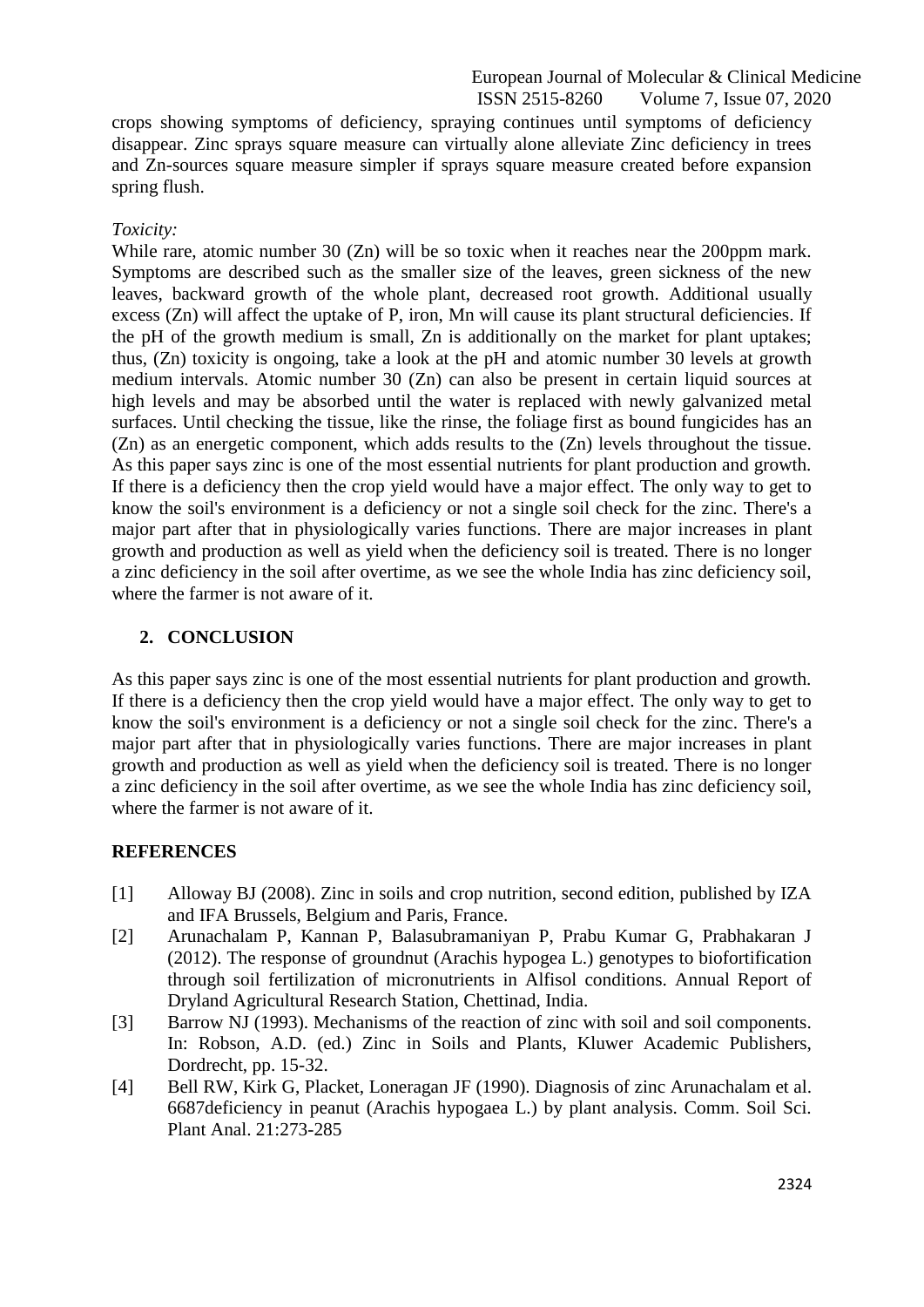- [5] Chahal RS, Ahluwalia, SPS (1977). Neutroperiodism in different varieties of groundnut with respect to zinc and its uptake as affected by phosphorus application. Plant Soil 47(3):541-546
- [6] Chitdeshwari T, Poongothai S (2003). The yield of groundnut and its nutrient uptake as influenced by Zinc, Boron, and Sulphur. Agric. Sci. Dig. 23(4):263-266.
- [7] Devlin RM, Withan FH (1983). Plant physiology. Wadsworth publishing company: California.
- [8] Doberman A, Fairhurst T (2000). Rice: Nutrient disorders and nutrient management. Potash and Phosphate Institute of Canada and International Rice Research Institute, Los Baños, Philippines.
- [9] Gobarah ME, Mohamed MH Tawfik MM (2006). Effect of phosphorus fertilizer and foliar spraying with zinc on growth, yield, and quality of groundnut under reclaimed sandy soils. J. Appl. Sci. Res. 2(8):491-496.
- [10] Imtiaz M, Alloway BJ, Shah KH, Siddiqui, SH, Memon MY, Aslam M, Khan P (2003). Zinc nutrition of wheat II: Interaction of zinc with other trace elements. J. Asian Plant Sci. 2:156-160.
- [11] ChitraMani, P. K. (2020). Evaluation of antimony induced biochemical shift in mustard. Plant Archives, 20(2), 3493-3498.
- [12] Sharma, M., & Kumar, P. (2020). Biochemical alteration of mustard grown under tin contaminated soil. Plant Archives, 20(2), 3487-3492.
- [13] Chand, J., & Kumar, P. (2020). Yield attribute shift of mustard grown under cadmium contaminated soil. Plant Archives, 20(2), 3518-3523.
- [14] Naik, M., & Kumar, P. (2020). Role of growth regulators and microbes for metal detoxification in plants and soil. Plant Archives, 20(2), 2820-2824.
- [15] Kumar, P., & Naik, M. (2020). Biotic symbiosis and plant growth regulators as a strategy against cadmium and lead stress in chickpea. Plant Archives, 20(2), 2495- 2500.
- [16] Kumar, P., & Dwivedi, P. (2020). Lignin estimation in sorghum leaves grown under hazardous waste site. Plant Archives, 20(2), 2558-2561.
- [17] Devi, P., & Kumar, P. (2020). Concept and Application of Phytoremediation in the Fight of Heavy Metal Toxicity. Journal of Pharmaceutical Sciences and Research, 12(6), 795-804.
- [18] Kumari, P., & Kumar, P. (2020). Trichoderma fungus in mitigation of rhizosphere arsenic: with special reference to biochemical changes. Plant Archives, 20(2), 3512- 3517.
- [19] Kaur, S., & Kumar, P. (2020). Ameliorative effect of trichoderma, rhizobium and mycorrhiza on internodal length, leaf area and total soluble protein in mung bean (Vigna radiata [L.] R. Wilazek) under drought stress. Journal of Pharmacognosy and Phytochemistry, 9(4), 971-977.
- [20] Devi, P., & Kumar, P. (2020). Effect of bioremediation on internodal length and leaf area of maize plant cultivated in contaminated soil with chromium metal. Journal of Pharmacognosy and Phytochemistry, 9(4), 1408-1413.
- [21] Sharma, K., & Kumar, P. (2020). Mitigating the effect of biofertilizers on morphological and biochemical level in pearl millet grown under mercury toxicity. Journal of Pharmacognosy and Phytochemistry, 9(4), 955-961.
- [22] Kumar, S. B. P. (2020). Salinity stress, its physiological response and mitigating effects of microbial bio inoculants and organic compounds. Journal of Pharmacognosy and Phytochemistry, 9(4), 1397-1303.